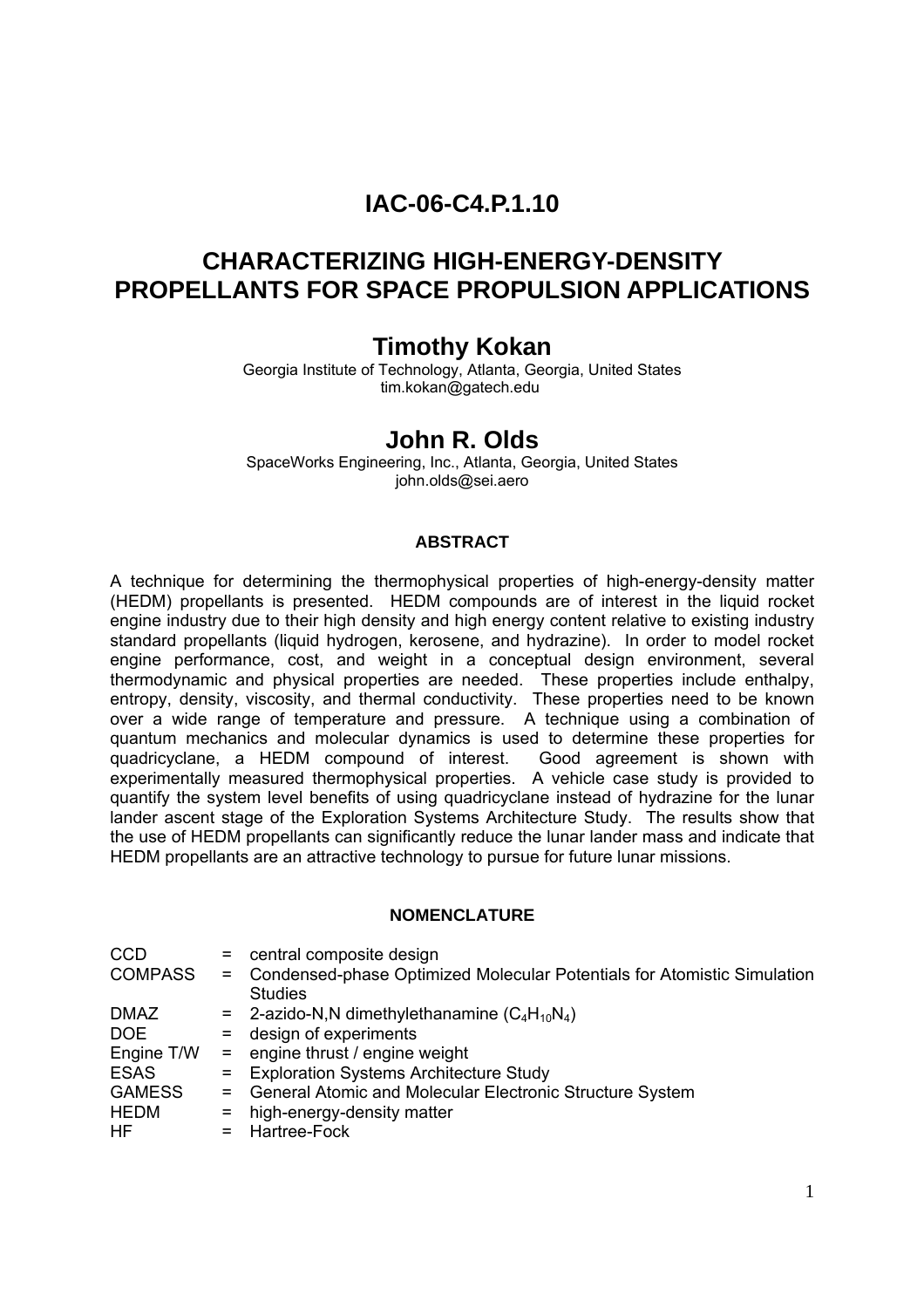| <b>LAMMPS</b>   |          | Large-scale Atomic/Molecular Massively Parallel Simulator   |
|-----------------|----------|-------------------------------------------------------------|
| LH <sub>2</sub> | $=$      | liquid hydrogen                                             |
| <b>LOX</b>      | $=$      | liquid oxygen                                               |
| $I_{sp}$        | $=$      | specific impulse (seconds)                                  |
| <b>MMH</b>      | $=$      | monomethyl hydrazine                                        |
| $N_2O_4$        | $=$      | nitrogen tetraoxide                                         |
| <b>NPSS</b>     | $=$      | <b>Numerical Propulsion System Simulation</b>               |
| O/F             | $=$      | oxidizer-to-fuel ratio                                      |
| <b>POST</b>     | $\equiv$ | Program to Optimize Simulated Trajectories                  |
| REDTOP-2        | $\equiv$ | Rocket Engine Design Tool for Optimal Performance Release 2 |
| <b>RMS</b>      | $=$      | root mean square                                            |
| <b>ROCETS</b>   | $=$      | <b>Rocket Engine Transient Simulation</b>                   |
| $RP-1$          | $=$      | refined petroleum 1 (kerosene)                              |
| <b>SSDL</b>     | $=$      | Space Systems Design Lab                                    |
| <b>UDMH</b>     | $=$      | unsymmetrical dimethyl hydrazine                            |
| <b>WBS</b>      | $=$      | weight breakdown structure                                  |
| £.              | =        | nozzle expasion ratio (exit area / throat area)             |

#### **INTRODUCTION**

There exists wide ranging research interest in high-energy-density matter (HEDM) propellants as a potential replacement for existing industry standard fuels (LH2, RP-1, MMH, UDMH) for liquid rocket engines. The U.S. Air Force Research Laboratory [[1,](#page-10-0)[2\]](#page-10-1), the U.S. Army Research Lab [[3,](#page-10-2)[4\]](#page-10-3), the NASA Marshall Space Flight Center [[5](#page-10-4)], and the NASA Glenn Research Center [[6,](#page-10-5)[7](#page-10-6)] each either recently concluded or currently has ongoing programs in the synthesis and development of these potential new propellants.

Most conceptual rocket engine powerhead design tools (e.g. NPSS, ROCETS, and REDTOP-2) require several thermophysical properties of a given propellant in order to perform conceptual vehicle designs. These properties include enthalpy, entropy, density, viscosity, and thermal conductivity. For most of these potential new HEDM propellants, this thermophysical data either does not exist or is incomplete over the range of temperature and pressure necessary for liquid rocket engine design and analysis.

If one wishes to use HEDM propellants in a conceptual vehicle design, a technique for determining the thermophysical properties of <span id="page-1-0"></span>these propellants must be used. Current computational techniques cannot model complex HEDM molecules to the level of accuracy needed for rocket engine powerhead design tools. As a result, a technique for determining the thermophysical properties of potential new rocket engine propellants has been developed and is presented. This technique uses a combination of analytical/computational methods and experimental investigations. Quantum mechanics and molecular dynamics are used to model these new HEDM propellants at a molecular level. By modeling the motion and distribution of the simulated molecules, one can calculate all the thermophysical properties of interest. Experimental investigations are performed to both verify and improve the predictive accuracy of the computational methods.

Results are provided for quadricyclane, a HEDM fuel of interest. A ball and cylinder model of quadricyclane is shown in [Figure 1.](#page-2-0) Quadricyclane is a hydrocarbon compound that is a liquid at standard temperature and pressure.

The calculated thermophysical properties are compared against experimental measurements and good agreement is achieved. The results of a conceptual vehicle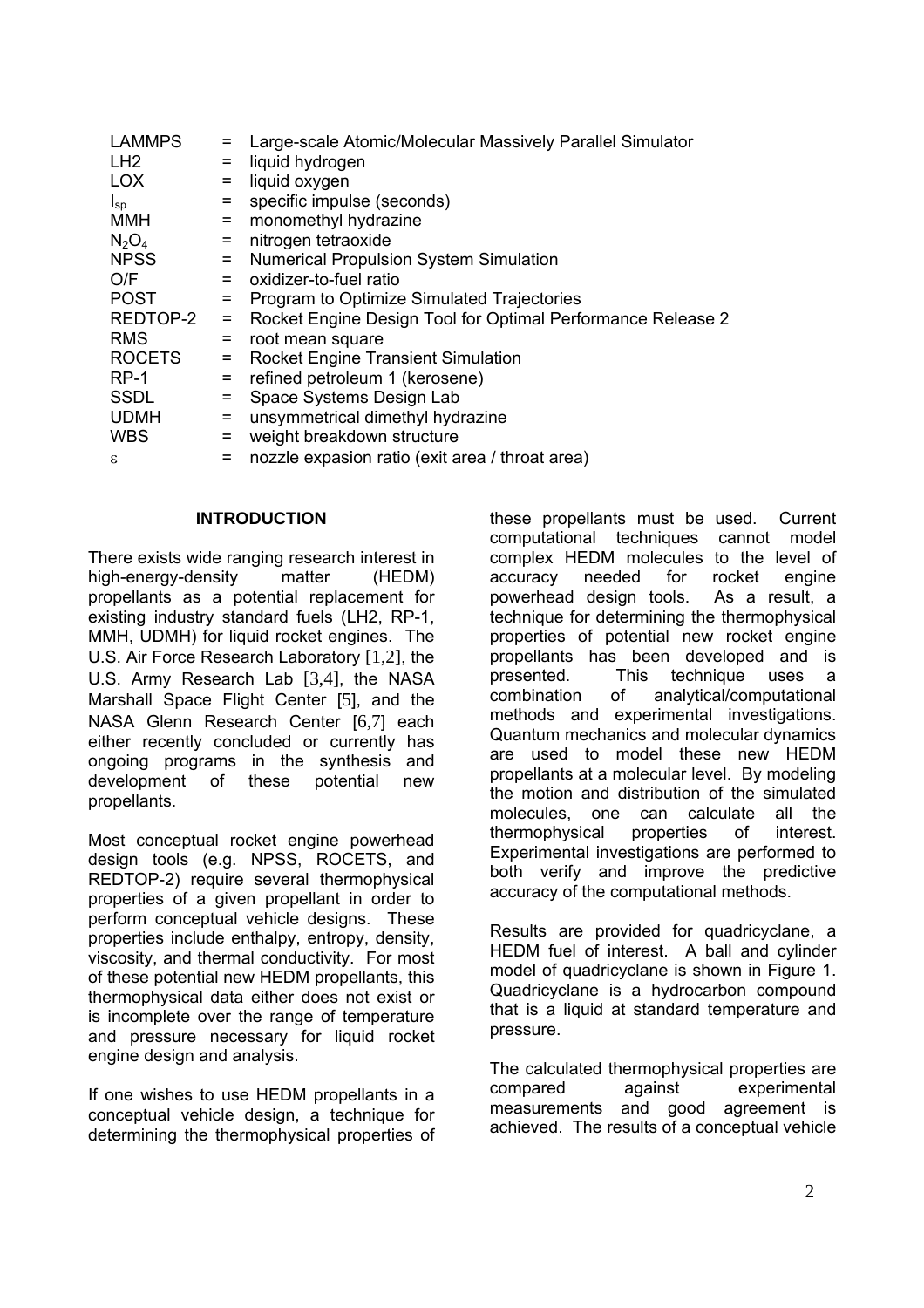design case study utilizing the calculated thermophysical properties of quadricyclane are presented. The case study chosen is the lunar lander ascent stage of NASA's proposed lunar Exploration Systems Architecture Study (ESAS). This case study helps to quantify the weight and performance benefits of using quadricyclane over existing industry standard hydrocarbon fuels for space propulsion applications.



<span id="page-2-0"></span>Figure 1: Ball and cylinder rendering of quadricyclane  $(C_7H_8)$ 

#### **ANALYSIS TECHNIQUE**

The method used to calculate the necessary thermophysical properties for HEDM propellants is broken down into three main parts. The first part is the use of quantum mechanics energy calculations to determine the intramolecular energy surface of the compound of interest. The second part is the use of molecular dynamics to determine the density, enthalpy change, and entropy change of the compound of interest at a range of temperatures and pressures. The third part is the use of additivity methods to determine the kinematic viscosity and thermal conductivity of the compound of interest at the same temperature and pressure ranges from part two. Together these three parts enable the determination of all the necessary thermophysical properties of rocket fuels for conceptual rocket engine powerhead design.

#### Quantum Mechanics

Quantum mechanics is used to determine the potential energy surface of the compound of interest. This analysis of the potential energy surface is used to create a curve-fit which is input into molecular dynamics codes to model the potential energy between atoms and molecules in a simulation.

The COMPASS (Condensed-phase Optimized Molecular Potentials for Atomistic Simulation Studies) force field model is one such potential energy model. As the name implies, the COMPASS model is a molecular force field model which is optimized for condensed-phases [\[8,](#page-10-7)[9,](#page-10-8)[10,](#page-10-9)[11\]](#page-10-10). This model is particularly useful for predicting thermophysical properties for rocket propellants because the propellant is in a condensed phase for the majority of the time it is running through the different engine components.

In order to determine the coefficient values for the valence terms of the COMPASS model (first ten terms of [Figure 2\)](#page-2-1) for a particular molecule, quantum mechanical analysis of the molecule is needed. This analysis is done using an industry standard quantum chemistry program package developed at Iowa State University called the General Atomic and Molecular Electronic Structure System (GAMESS) [\[12\]](#page-10-11).

$$
E^{COMPASS} = \sum_{b} \left[ k_{2} (b - b_{0})^{2} + k_{3} (b - b_{0})^{3} + k_{4} (b - b_{0})^{4} \right] + \sum_{\theta} \left[ h_{2} (\theta - \theta_{0})^{2} + h_{3} (\theta - \theta_{0})^{3} + h_{4} (\theta - \theta_{0})^{4} \right] + \sum_{\theta} \left[ V_{1} (1 - \cos \phi) + V_{2} (1 - \cos 2\phi) + V_{3} (1 - \cos 3\phi) \right] + \sum_{\theta} K_{\theta} (\chi - \chi_{0})^{2} + \sum_{\theta, b'} K_{\theta b'} (b - b_{0}) (b' - b'_{0}) + \sum_{\theta, \theta'} K_{\theta \theta'} (\theta - \theta_{0}) (\theta' - \theta'_{0}) + \sum_{\theta, \theta} K_{\theta \theta} (b - b_{0}) (\theta - \theta_{0}) + \sum_{\theta, \phi} (b - b_{0}) [G_{1} \cos \phi + G_{2} \cos 2\phi + G_{3} \cos 3\phi] + \sum_{\theta, \phi} (\theta - \theta_{0}) [F_{1} \cos \phi + F_{2} \cos 2\phi + F_{3} \cos 3\phi] + \sum_{\theta, \theta', \phi} K_{\theta \theta' \phi} (\theta - \theta_{0}) (\theta' - \theta'_{0}) \cos \phi + \sum_{\theta, \theta', \phi} \frac{q_{i} q_{j}}{r_{ij}} + \sum_{\theta, \theta'} \frac{q_{i} q_{j}}{r_{ij}}^{2} \left[ 2 \left( \frac{\sigma_{ij}}{r_{ij}} \right)^{\theta} - 3 \left( \frac{\sigma_{ij}}{r_{ij}} \right)^{\theta} \right]
$$

<span id="page-2-1"></span>Figure 2: COMPASS Force-Field Potential Function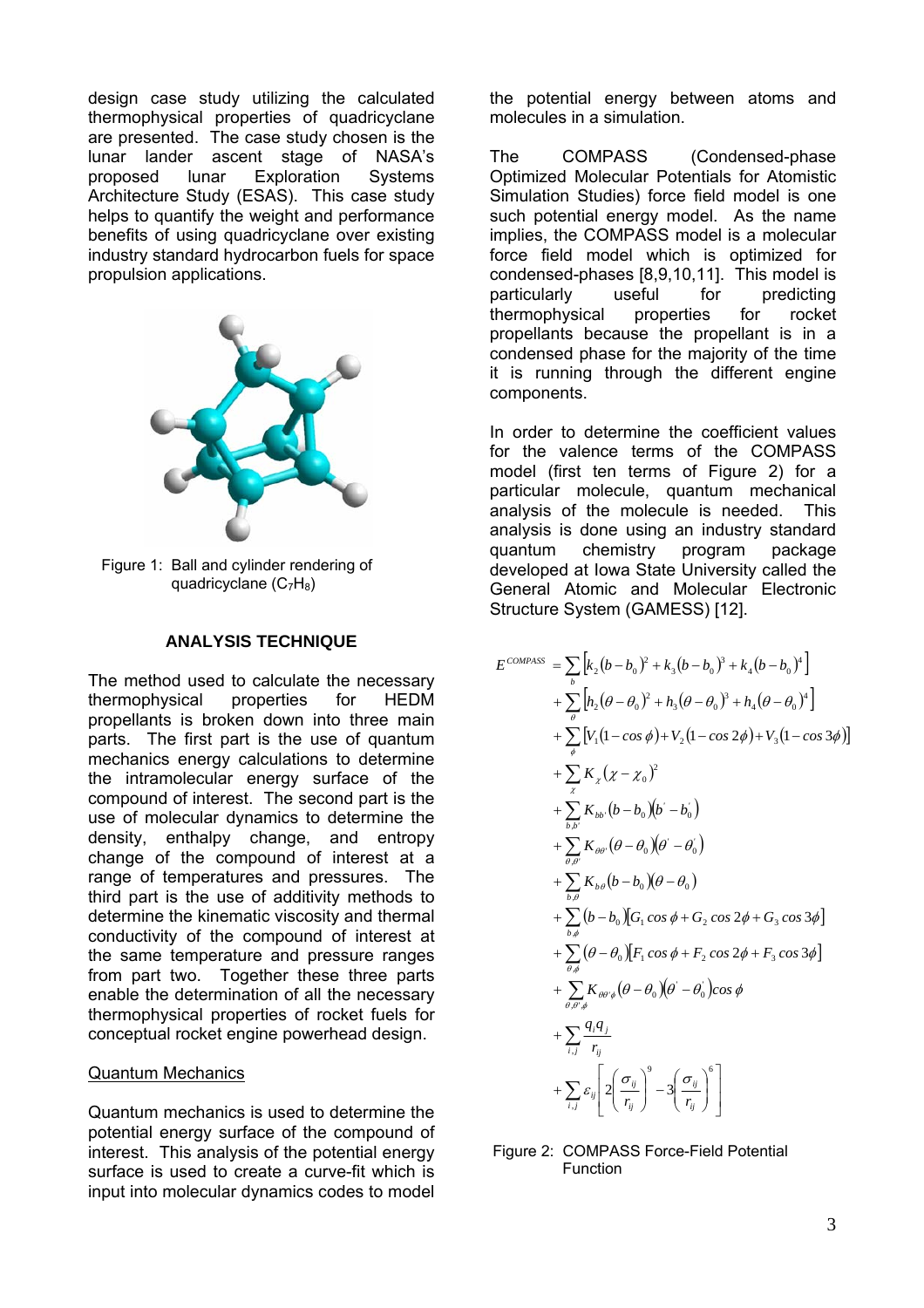The process used to determine these coefficients is one developed by Maple et al [[13\]](#page-10-12). A brief description of this process is provided here. For a more extensive description, please see Maple's paper.

The potential energy surface is probed at several different points (molecular configurations) using GAMESS. The energy and first and second Cartesian derivatives are calculated for each molecular configuration. A gradient-based optimizer is used to fit the COMPASS model parameters  $(k_2, k_3, k_4, h_2, h_3, h_4, V_1, V_2, V_3, K_\chi, K_{b\theta}, K_{\theta\theta},$  $K_{b\theta}$ ,  $G_1$ ,  $G_2$ ,  $G_3$ ,  $F_1$ ,  $F_2$ ,  $F_3$ , and  $K_{\theta\theta'\phi}$  in Figure [2\)](#page-2-1) with the objective being the best approximation of the quantum mechanically predicted potential energy surface.

These parameters affect the dynamics of the bond, angle, torsional, and out-of-plane motion ([Figure 3\)](#page-3-0) of the atoms within the molecule.



<span id="page-3-0"></span>Figure 3: (a) Bond, (b) Angle, (c) Torsion, and (d) Out-of-Plane Internal Motions

The energy calculation method chosen in GAMESS is the Hartree-Fock method with the 6-31G\* basis set [[14\]](#page-10-13). The Hartree-Fock method is an approach for solving the Schrödinger wave equation numerically. The

Schrödinger wave equation describes the location of all the particles in the system as a function of time. A basis set is a set of functions used in quantum chemistry calculations to represent the atomic and molecular orbitals [\[15:](#page-10-14)545-546]. The 6-31G\* basis set has been shown to be effective for use in the creation of molecular dynamics force fields [\[16\]](#page-10-15).

#### Molecular Dynamics

Once an accurate approximation of the quantum mechanical energy surface has been created, that approximation [\(Figure 2\)](#page-2-1) can then be used in molecular dynamics simulations. Molecular dynamics is a technique for modeling the positions and velocities of particles subject to the laws of classical mechanics [[17\]](#page-10-16). A molecular dynamics example of liquid 2-azido-N, Ndimethyl-ethanamine (DMAZ) is provided in [Figure 4.](#page-3-1)



<span id="page-3-1"></span>Figure 4: Liquid DMAZ  $(C_4H_{10}N_4)$  Molecular Dynamics Example

Force is applied to each particle as a result of the potential energy between that particle and other particles in the system. As the molecular dynamics model is propagated through time, one can compute the internal energy and density of the system. The internal energy can then be used to calculate the enthalpy and entropy of the system.

Molecular dynamics simulations are typically run at a constant number of particles, constant temperature, and either constant volume or constant pressure. The first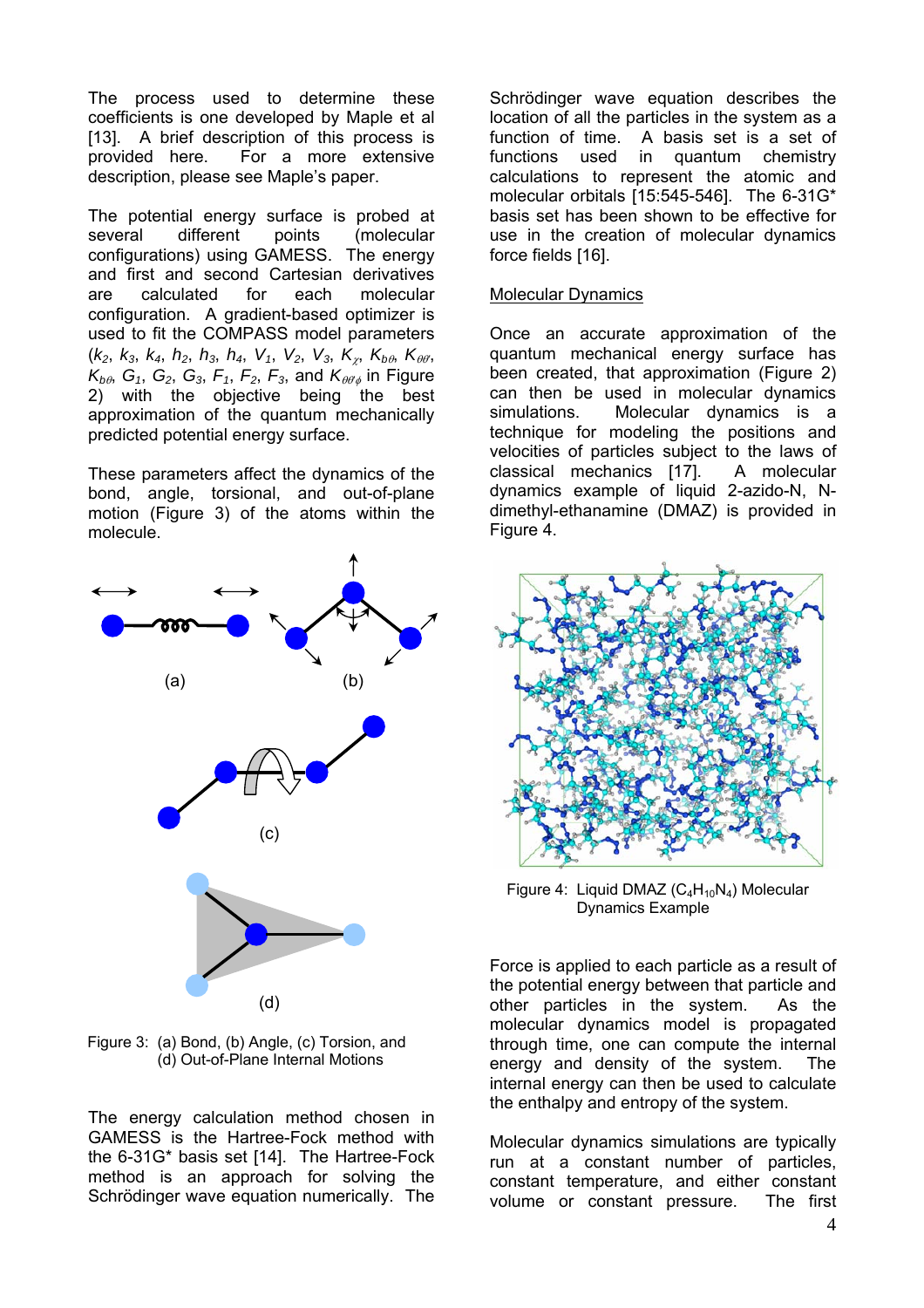simulation type is known as a NVT simulation (N=number of molecules, V=volume, T=temperature) while the second is known as a NPT simulation (P=pressure). For the work performed here, an initial molecular configuration is input (typically a grid of quadricyclane molecules lined up along the three Cartesian axes). A NVT simulation is then run at the desired temperature using a very small time step (~0.1 fs) to relieve any stresses that may have been inadvertently introduced into the system with the initial configuration. After this initial NVT phase, a NPT phase is then used to gather energy and density data at the desired temperature and pressure.

The molecular dynamics simulations were performed using Sandia National Laboratories' Large-scale Atomic/Molecular Massively Parallel Simulator (LAMMPS) [[18\]](#page-10-17). Simulations of 125 molecules were performed using periodic boundary conditions [[19\]](#page-10-18). Long-range corrections were used on both the van der Waals (sharp cutoff at 7.5 angstroms, with an energy and pressure tail correction) and electrostatic potentials (particle-particle particle-mesh) [[18\].](#page-4-0) The NVT phase consisted of a 200,000 time step, 0.1 fs/step run. The NPT phase consisted of a 1-2 million time step, 0.5 fs/step run. Data was recorded after approximately 500,000 time steps into the NPT phase. By that point in the NPT phase, temperature, pressure, energy, and density have converged.

For this work, the molecular dynamics simulations are used for two purposes. The first purpose is to determine the best values for the intermolecular parameters of the COMPASS force-field model (last two terms of [Figure 2\)](#page-2-1). Once this is done, the second purpose is to determine the enthalpy, entropy, and density of the molecule of interest over the entire range of temperature and pressure experienced in a liquid rocket engine.

#### Intermolecular Parameter Values

In order to determine the best values for the intermolecular parameters, molecular dynamics simulation results are compared with experimental enthalpy, entropy, and density data. Due to the fact that there is limited experimental data for HEDM compounds, model compounds are used for

intermolecular parameter determination. A model compound is chosen for each HEDM compound. Model compounds are chosen based upon their similarity to the corresponding HEDM compound (bond structure and atom types) and the availability of extensive experimental data. For quadricyclane, the model compound norbornane is used. A ball and cylinder model of norbornane is provided in [Figure 5.](#page-4-1) Norbornane is chosen because it has a bicyclic ring structure similar to that of quadricyclane.



<span id="page-4-1"></span><span id="page-4-0"></span>Figure 5: Ball and cylinder rendering of norbornane  $(C_7H_{12})$ 

The intermolecular parameters ( $\sigma$  and  $\epsilon$  for the different types of atoms) are then adjusted to improve the accuracy of the molecular dynamics simulations at predicting density. A design of experiments (DOE) is performed on the intermolecular parameters to determine the sensitivity of density to changes in these parameters. A central composite design (CCD) is the DOE chosen for this work. For norbornane, there are six intermolecular parameters that are adjusted: ε and  $\sigma$  for each atom type. There are three atom types: a carbon atom attached to two or fewer heavy atoms (denoted c4), a carbon atom attached to three or more heavy atoms (denoted c43), and a hydrogen atom (denoted h1). With six design variables, the CCD requires 47 runs (including three center points). That is, 47 molecular dynamics runs are required to sufficiently model the sensitivity of density to the six intermolecular parameters.

A response surface is created to relate the predicted density from the molecular dynamic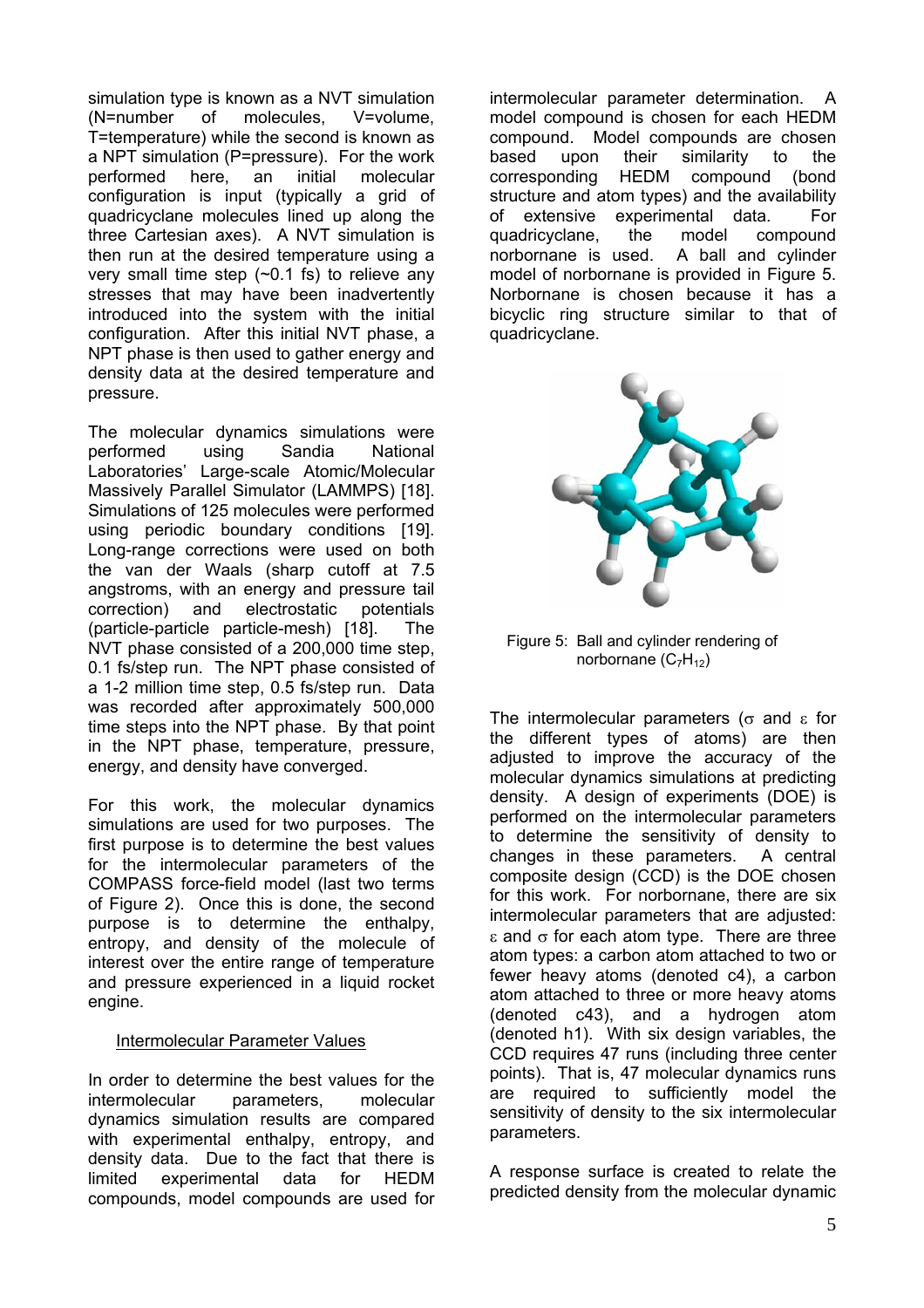simulations to the settings for the intermolecular parameters. This response surface, which is simply a multidimensional curve-fit, is fit to the molecular dynamics DOE runs. The response surface equation chosen includes the first order and second order main effects plus all second order cross terms. For six design variables, this results in 28 coefficients that must be fit to create the response surface.

Once the response surface is created, an optimizer is used to minimize the difference between the predicted density out of the molecular dynamics simulation with the corresponding experimental value. Validation molecular dynamics runs are then performed using the optimized parameters to verify that the predicted thermophysical values from the response surface match the molecular dynamics results.

#### Thermophysical Property Determination

With the corrected intramolecular parameters (from the quantum mechanics step) and the corrected intermolecular parameters (from the first part of the molecular dynamics step), one can now compute the thermophysical properties of the HEDM compound of interest. The range of temperature and pressure, which is determined by the anticipated operating range of the rocket engine, is used to map out the required molecular dynamics runs. For quadricyclane, the temperature ranges from 280–400K while the pressure ranges from 14.7–1500 psi. Runs are performed at the following temperatures (K): 280, 300, 350, and 400. Runs are performed at the following pressures (psi): 14.7, 500, 1000, and 1500. This results in 4 temperatures and 4 pressures, or 16 molecular dynamics runs.

Enthalpy is determined with the following equations:

$$
h(T, P) = \Delta h_f^0 + h_{MD}(T, P) - h_{MD}(T_0, P_0)
$$
\n
$$
h_{MD}(T, P) = E_{kin}(T, P) + E_{pot}(T, P) + \frac{P}{\rho}
$$
\nor atom

\nin, and  $\overline{r}_i^0$  model.

\ninometric

\n
$$
E_{kin} = \frac{1}{2N} \sum_{i=1}^{N} m_i (\overline{v}_i \cdot \overline{v}_i)
$$
\nterm of equation

\n
$$
E_{pot} = E^{COMPASS}
$$
\n(from Figure 2)

The left hand side of the first equation is the desired total enthalpy. The first term on the right hand side of the first equation is the enthalpy of formation.

The enthalpy of formation, ∆*h*<sub>f</sub><sup>0</sup>, is typically defined as the enthalpy of the particle at 298K and 1 atm. with respect to the arbitrary base in which the enthalpy of the elements that make up that particle is chosen to be zero in their natural states at the same temperature and pressure [\[20\]](#page-10-19). The enthalpy of formation is taken either from literature or from quantum mechanics results.

The second term on the right hand side of the first equation is the enthalpy calculated by molecular dynamics at the desired temperature and pressure. The third term on the right hand side of the first equation is the enthalpy calculated by molecular dynamics at 298K and 1 atm. The *Ekin* term is the kinetic energy of the particles. In the *Ekin* equation, *N* is the number of particles in the system and  $m_i$  and  $\vec{v}_i$  are the respective mass and velocity of particle *i*. The *Epot* term is the potential energy calculated from the COMPASS energy potential.

Temperature, pressure, and density are determined with the following equations:

$$
T = \frac{2E_{kin}}{3k_B}
$$
  

$$
P = \frac{Nk_B T}{V} + \frac{1}{3V} \sum_{i=1}^{N-1} \sum_{j=i+1}^{N} \sum_{\alpha=1}^{n} \sum_{\beta=1}^{n} \vec{f}_{ij}^{\alpha\beta} \cdot \vec{r}_{ij}^{\alpha\beta}
$$
  

$$
\rho = \frac{N}{V} \sum_{i=1}^{N} m_i
$$

In the first equation above,  $k_B$  is Boltzmann's constant. *V* is the volume of the constant. In the volume of the constant. The state of the constant of the constant of the constant of the const<br>*figures* is the force vector of atom  $\beta$  of molecule j on atom  $\alpha$  of molecule i, and  $\vec{r}^{\,d{\beta}}_i$  is the position vector from atom β of molecule j to atom  $\alpha$  of molecule i. The first term on the right hand side of the pressure equation is the ideal gas term while the second term is the configurational or "virial" term which becomes prominent at higher densities (farther away from the ideal gas assumption).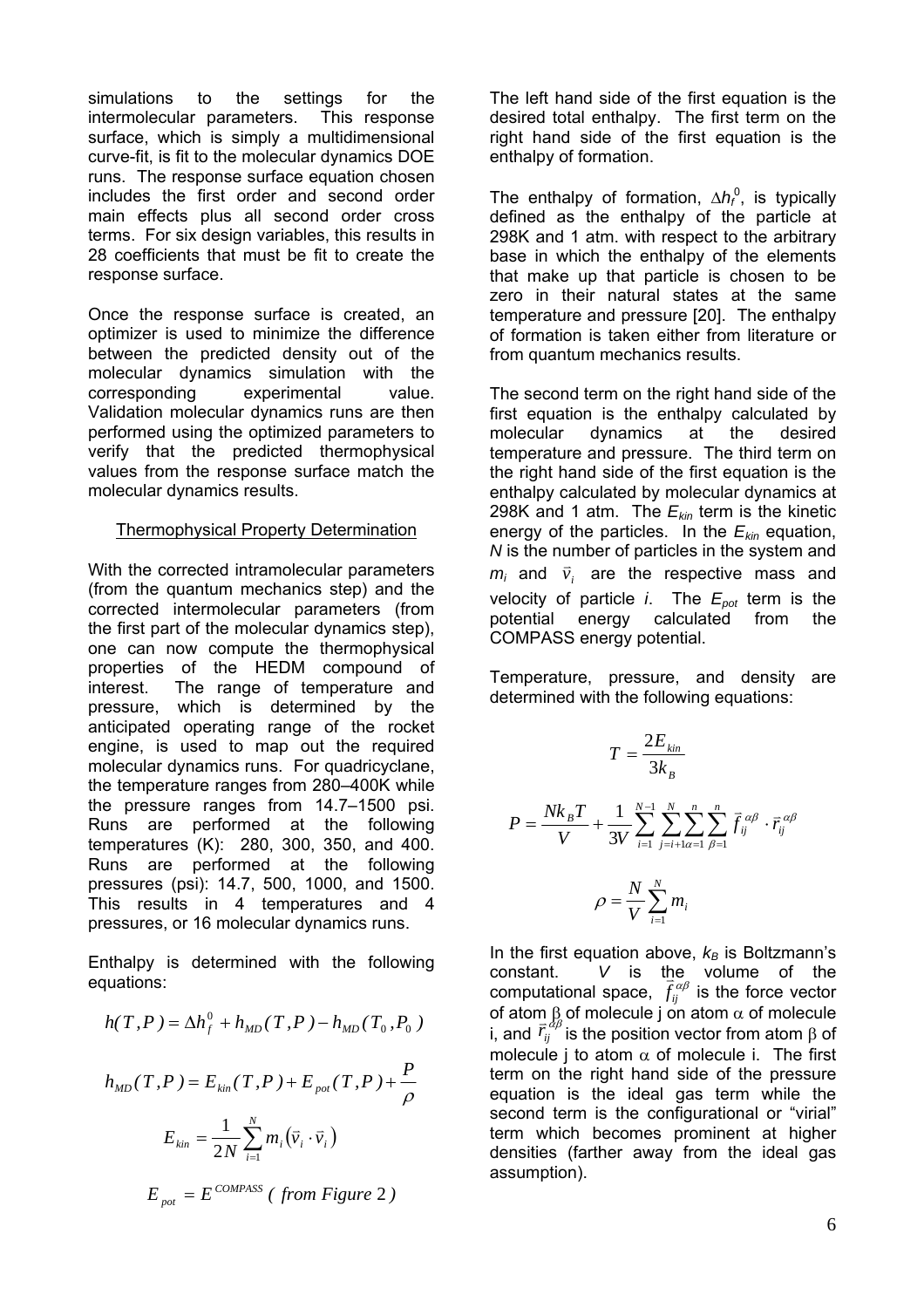Finally, entropy is defined from enthalpy with the equations below. Like ∆*h*<sub>f</sub><sup>0</sup>, ∆*s*<sub>f</sub><sup>0</sup> is typically taken from quantum mechanics results.

$$
s(T, P) = \Delta s_f^0 + s_{MD}(T, P)
$$

$$
s_{MD}(T, P) = \int_{298K}^{T} \frac{C_p(\tau, P)}{\tau} d\tau
$$

$$
C_p(T, P) = \frac{h_{MD}(T_2, P_2) - h_{MD}(T_1, P_1)}{T_2 - T_1}
$$

#### Additivity Methods

Additivity methods are used to compute the kinematic viscosity and thermal conductivity of the propellants of interest. Additivity methods are used, instead of molecular dynamics, because kinematic viscosity and thermal conductivity have less of an affect on the engine parameters of interest (specific impulse, engine weight) than do density, enthalpy, and entropy. As a result, a less accurate, but easier and computationally less expensive method can be used.

Additivity methods make use of the observation that a substance's physical properties depend on that substance's particular molecular structure [[21,](#page-10-20)[22:](#page-10-21)24]. Benson and Buss [[23\]](#page-10-22) in 1958 showed that it was possible to make a system of "additivity rules" to determine certain thermodynamic and physical properties of substances based upon their atom, bond, and group makeup. Individual contributions from atoms, bonds, and groups to the estimated values of thermophysical properties can be calculated by regressing empirical thermophysical data for known substances.

For this work, the additivity parameter method developed by Chung et al. is used for its ability to handle many different molecules over a wide range of temperature and pressure [[24\]](#page-10-23). This method is implemented in an Excel spreadsheet and therefore calculations can be performed very rapidly. Kinematic viscosity and thermal conductivity calculations are performed over the same temperature and pressure ranges used for the molecular dynamics simulations for quadricyclane (280 K ≤ T ≤ 400 K; 14.7 psi ≤  $P \le 1500$  psi).

#### **RESULTS**

The computational results show that this method is capable of predicting the thermophysical properties of rocket engine propellants with sufficient accuracy for conceptual vehicle design.

#### Thermophysical Property Calculations

The molecular dynamics results for the enthalpy, entropy, and density of quadricyclane match experimental data well over the range of temperature and pressure modeled. All experimental data is taken from reference [1.](#page-1-0)

The root mean square (RMS) errors are: 5.89% for sensible enthalpy, 3.65% for sensible entropy, and 0.36% for density. These errors are all well within the limits required for conceptual engine powerhead design. A multiplication factor of 0.39 is used for internal energy calculations for all LAMMPS runs. The source of this factor is currently being investigated.



Enthalpy vs. Temperature

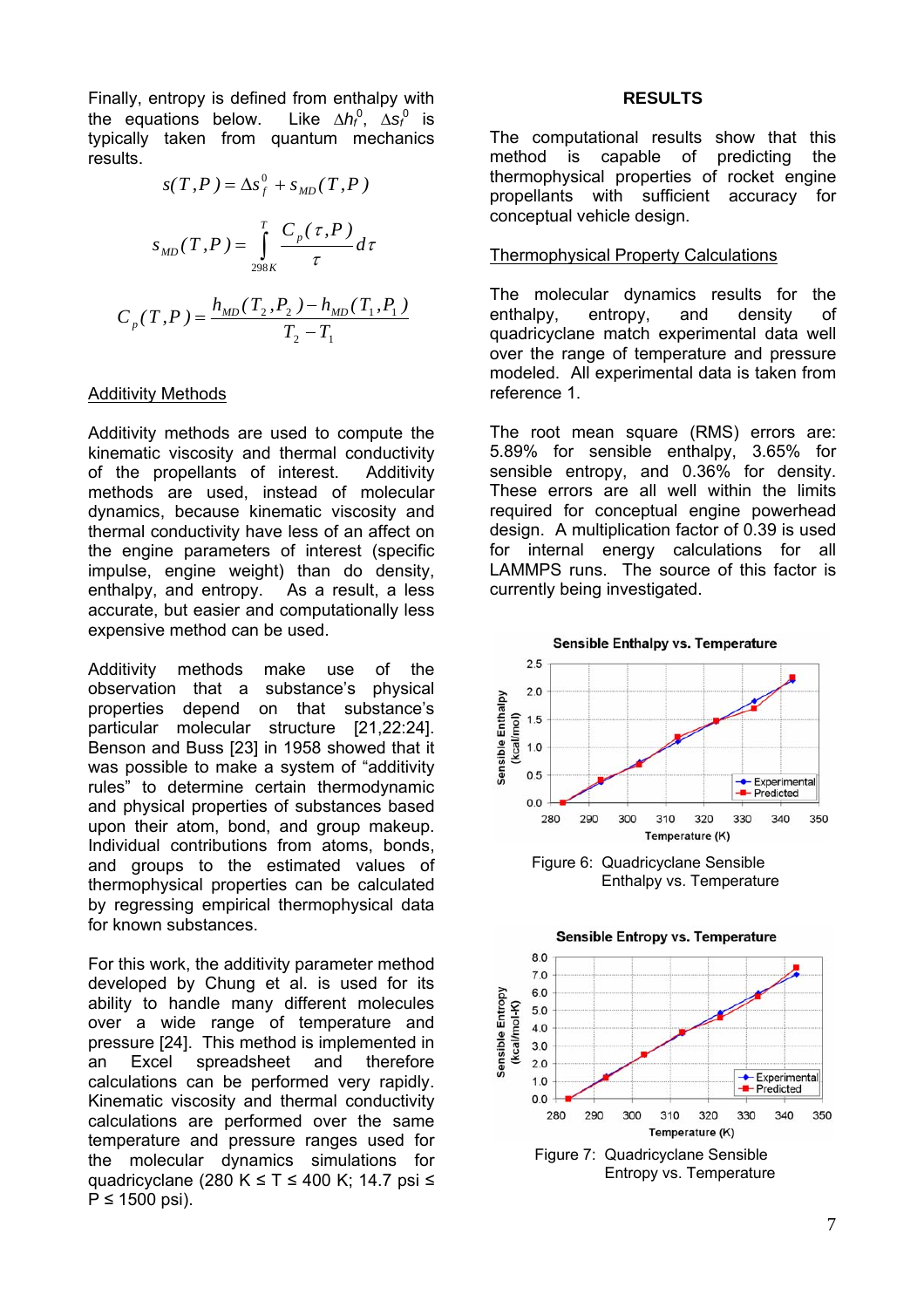

Figure 8: Quadricyclane Density vs. **Temperature** 



<span id="page-7-0"></span>

<span id="page-7-2"></span><span id="page-7-1"></span>Figure 10: Quadricyclane Thermal Conductivity vs. Temperature

The results for viscosity ([Figure 9\)](#page-7-0) and thermal conductivity ([Figure 10\)](#page-7-1) show the same trends as the experimental results and are within accuracy requirements for conceptual engine analysis. The errors found using additivity methods for the prediction of viscosity and thermal conductivity are larger than the molecular dynamics results for enthalpy, entropy, and density. A sensitivity study was performed to capture how sensitive  $I_{\rm{sn}}$  is to changes in viscosity and thermal conductivity.

This sensitivity study used the NASA rocket engine powerhead design code ROCETS. Multipliers were applied to the different thermophysical properties used in ROCETS. The results of the sensitivity study show that an order of magnitude change in viscosity changes  $I_{\rm{sn}}$  by only 0.01%. An order of magnitude change in thermal conductivity changes  $I_{\rm{so}}$  by only 0.02%. These sensitivity results indicate that the additivity method predictions of these properties are well within the accuracy requirements for conceptual rocket engine design.

### Case Study

Using the thermophysical property calculations for quadricyclane, a vehicle case study of the lunar lander descent and ascent stages for the NASA ESAS architecture was performed. [Figure 11](#page-7-2) is a rendering of the Lunar Surface Access Module (LSAM) from the ESAS Final Report [\[25\]](#page-7-3).

<span id="page-7-3"></span>

Figure 11: ESAS Baseline LSAM [[25\]](#page-10-24): (a) Ascent stage (b) Ascent + Descent Stages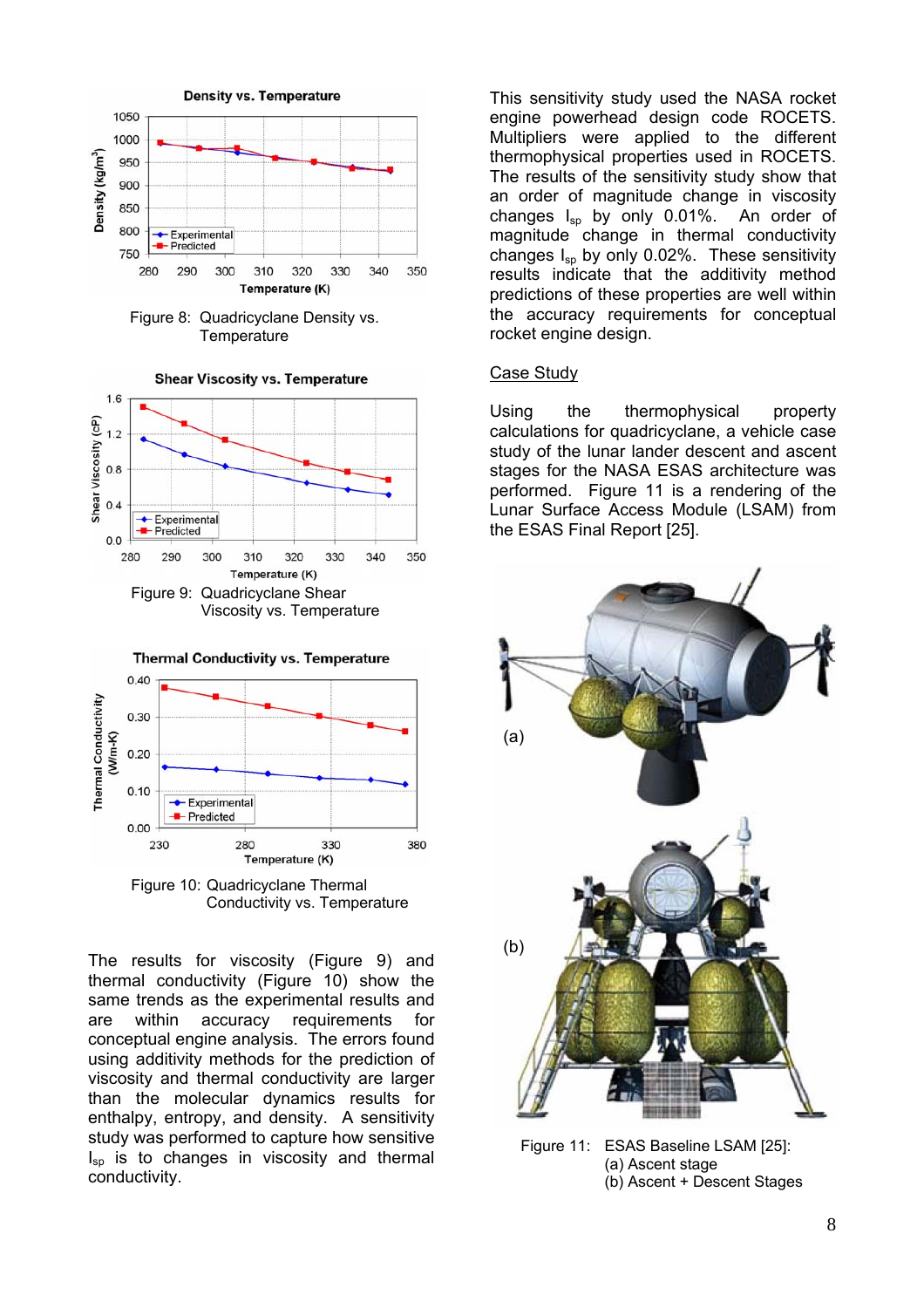Propulsion analysis was performed using REDTOP-2, a commercial rocket engine powerhead design tool. POST 3-D was used for ascent and descent trajectory analysis. POST is an industry standard trajectory optimization and analysis tool.

For this work, two designs were performed: (1) a LSAM which uses hypergolic propellants for the ascent stage engine, and (2) a LSAM which uses quadricyclane and LOX for the ascent stage engine. In both cases, the descent stage propulsion system consists of four LOX/LH2 expander cycle engines derived from the RL-10 engine family [\[25\]](#page-7-3).

The ESAS Final Report details three different lunar missions. The first is a lunar sortie crew with cargo mission which is a global access mission for four crew members with a surface stay of 7 days. The second is a lunar outpost cargo delivery mission which delivers 20 mT of cargo to the lunar surface. The third is a lunar outpost crew with cargo mission that delivers four crew members plus cargo for a surface stay of 6 months. For this work, the LSAM is designed for the first mission type (cargo plus crew for 7 days). [Table 1](#page-8-0) provides a listing of the mission parameters and assumptions made for this case study.

<span id="page-8-0"></span>

| Table 1: Mission Parameters |              |  |  |
|-----------------------------|--------------|--|--|
| <b>Parameter</b>            | <b>Value</b> |  |  |
| Number of Crew              |              |  |  |
| Payload to Lunar Surface    | 2294 kg      |  |  |
| <b>Mission Time</b>         | 7 days       |  |  |
| On-orbit Time               | 150 days     |  |  |
| Dry Weight Margin           | 17%          |  |  |

The LSAM hypergolic propellants are nitrogen tetraoxide  $(N_2O_4)$  and monomethyl<br>hydrazine (MMH). Table 2 provides the [Table 2](#page-8-1) provides the ascent stage engine comparison between the hypergolic LSAM ascent stage and the HEDM ascent stage.

The hypergolic propellants have a higher bulk density than the HEDM combination due to the high density of  $N_2O_4$  and the higher oxidizer-to-fuel ratio (O/F). The HEDM engine has a higher  $I_{\rm{so}}$  due to the higher

energy content found in the molecular structure of quadricyclane.

<span id="page-8-1"></span>

| Table 2: Ascent Stage Engine Comparison |  |
|-----------------------------------------|--|
|-----------------------------------------|--|

|                                            | Hypergolic | HEDM   |
|--------------------------------------------|------------|--------|
|                                            | Engine     | Engine |
| Oxidizer                                   | $N_2O_4$   | LOX    |
| Fuel                                       | <b>MMH</b> | Quad   |
| $p_{\text{Oxidizer}}$ (kg/m <sup>3</sup> ) | 1450       | 1141   |
| $p_{\text{Full}}$ (kg/m <sup>3</sup> )     | 880        | 980    |
| O/F                                        | 2.50       | 2.28   |
| $\rho_{\text{Bulk}}$ (kg/m <sup>3</sup> )  | 1287       | 1092   |
| Expansion Ratio $(\epsilon)$               | 85         | 85     |
| $P_{\text{Chamber}}$ (psi)                 | 500        | 500    |
| Engine T/W                                 | 35         | 35     |
| $I_{\rm{so}}$ (sec)                        | 332.3      | 358.2  |

Both engines are pressure-fed meaning no pumps are used to increase the pressure from the tanks to the injector. This design allows for a much simpler and thus more reliable system. However, heavier tanks are required because the propellant must be kept at a much higher pressure in the tanks than would be required for a pump-fed system.

The descent stage vehicle thrust-to-weight is 1.85 (using Lunar gravity) and the ascent stage vehicle thrust-to-weight is 2.10 (using Lunar gravity). These values are the same as the Apollo Lunar Module thrust-to-weight values.

[Table 3](#page-9-0) and [Table 4](#page-9-1) are the descent stage and ascent stage weight breakdown structures (WBS) for the two different propellant combinations.

As can be seen from [Table 3,](#page-9-0) the use of the HEDM propellant combination provides a total LSAM gross mass savings of over 1,650 kg or 3.0%. Although the bulk density of the HEDM propellants is lower than that of the hypergolic propellants, the increase in tank size due to the lower bulk density (which can be seen in the heavier HEDM ascent stage body group) is more than made up for by the increase in  $I_{\rm SD}$  (which can be seen in the lower HEDM descent and ascent propellant weights).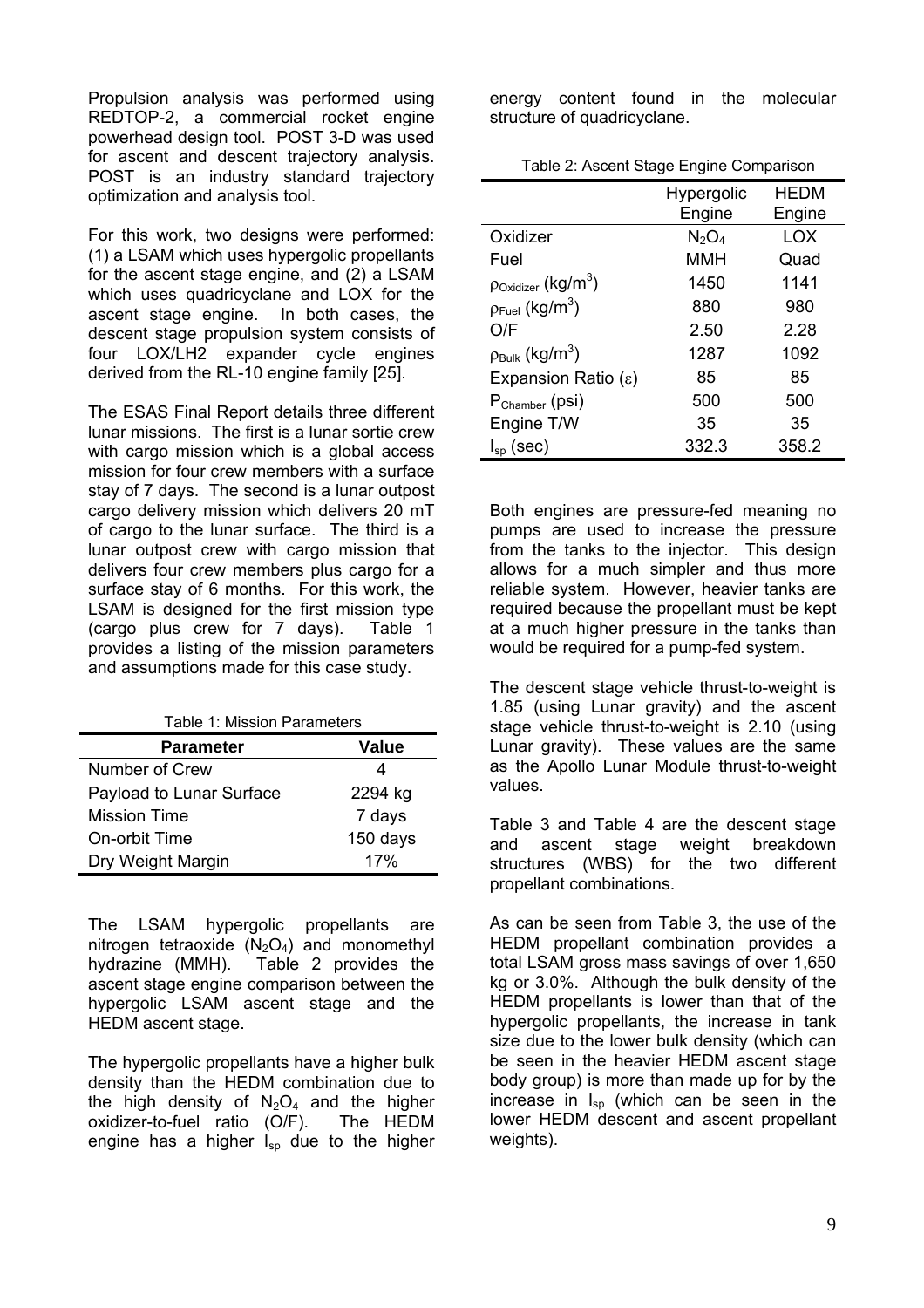Table 3: Descent Stage WBS

<span id="page-9-0"></span>

|                        | Hypergolic  | HEDM   |
|------------------------|-------------|--------|
|                        | <b>LSAM</b> | LSAM   |
| <b>Body Group</b>      | 5,550       | 5,360  |
| <b>Main Propulsion</b> | 690         | 670    |
| <b>Primary Power</b>   | 810         | 810    |
| PMAD                   | 140         | 140    |
| Avionics               | 100         | 100    |
| Margin                 | 1,240       | 1,200  |
| <b>Dry Mass</b>        | 8,530       | 8,280  |
| Payload to LS          | 2,650       | 2,650  |
| <b>Ascent Stage</b>    | 12,220      | 11,670 |
| Residuals/reserves     | 920         | 890    |
| <b>Landed Mass</b>     | 24,320      | 23,490 |
| Descent Propellant     | 30,540      | 29,710 |
| <b>Startup Losses</b>  | 270         | 270    |
| Gross Mass             | 55,130      | 53,460 |

Table 4: Ascent Stage WBS

<span id="page-9-1"></span>

|                          | Hypergolic<br><b>LSAM</b> | <b>HEDM</b><br>LSAM |
|--------------------------|---------------------------|---------------------|
| <b>Body Group</b>        | 1,970                     | 1,980               |
| <b>Main Propulsion</b>   | 250                       | 230                 |
| <b>RCS Propulsion</b>    | 230                       | 230                 |
| <b>Primary Power</b>     | 500                       | 500                 |
| PMAD                     | 100                       | 100                 |
| Avionics                 | 300                       | 300                 |
| <b>Crew Compartment</b>  | 1,800                     | 1,800               |
| Margin                   | 880                       | 870                 |
| <b>Dry Mass</b>          | 6,020                     | 6,010               |
| Crew + provisions        | 560                       | 560                 |
| Residuals/reserves       | 160                       | 140                 |
| <b>MECO Mass</b>         | 6,750                     | 6,710               |
| <b>RCS Propellant</b>    | 140                       | 130                 |
| <b>Ascent Propellant</b> | 5,290                     | 4,770               |
| <b>Startup Losses</b>    | 60                        | 60                  |
| Gross Mass               | 12,220                    | 11,670              |

These results indicate that the use of HEDM propellants may be an attractive option for the LSAM ascent stage engine. Further analysis including cost, operations, reliability, and safety should be done to further flush out the relative advantages and disadvantages of this HEDM propellant combination over hypergolic propellants.

### **ACKNOWLEDGMENTS**

This work was funded by the University Institutes Institute for Future Space Transport under NASA's Project Constellation. The authors would like to thank the members of the Space Systems Design Lab (SSDL) at the Georgia Institute of Technology.

### **REFERENCES**

- 1. Wucherer, E.J. and A. Wilson. "Chemical, Physical and Hazards Properties of Quadricyclane." U.S. Air Force Research Laboratory, Edwards Air Force Base, California. PL-TR-97-3053, March 1998.
- 2. Tishkoff, J.M. and M.R. Berman. "Air Force Basic Research in Propellants and Combustion." U.S. Air Force Office of Scientific Research, Arlington, Virginia. AIAA Paper 2002-0901, January 2002.
- 3. McQuaid, M.J. "Computational Characterization of 2-Azidocycloalkanamines – Notional Variations on the Hypergol 2- Azido-N,N-Dimethylethanamine (DMAZ)." U.S. Army Research Lab. JANNAF 30th Propellant Development and Chracterization Subcommittee Meeting, pp. 45-57, March 2002.
- 4. McQuaid, M.J. "Structure of Secondary 2- Azidoethanamines: A Hypergolic Fuel vs. a Nonhypergolic Fuel." U.S. Army Research Laboratory, Aberdeen Proving Ground, MD. ARL-TR-3176, April 2004.
- 5. Bai, S.D., Dumbacher, P., and J.W. Cole. "Development of Advanced Hydrocarbon Fuels at Marshall Space Flight Center." NASA/TP – 2002-211729, May 2002.
- 6. Palaszewski, B. "Solid Hydrogen Experiments for Atomic Propellants: Particle Formation, Imaging, Observations, and Analyses." NASA Glenn Research Center, Cleveland, Ohio. AIAA Paper 2003-4688, July 2003.
- 7. Palaszewski, B., Jurns, J., Breisacher, K., and K. Kearns. "Metallized Gelled Propellants Combustion Experiments in a Pulse Detonation Engine." NASA Glenn Research Center, Cleveland, Ohio. AIAA 2004-4191, July 2004.
- 8. Sun, H., "COMPASS: An ab Initio Force-Field Optimized for Condensed-Phase Applications – Overview with Details on Alkane and Benzene Compounds," *Journal of Physical Chemistry B*, 102: 7338-7364, 1998.
- 9. Sun, H. and D. Rigby, "Polysiloxanes: ab initio force field and structural, conformational and